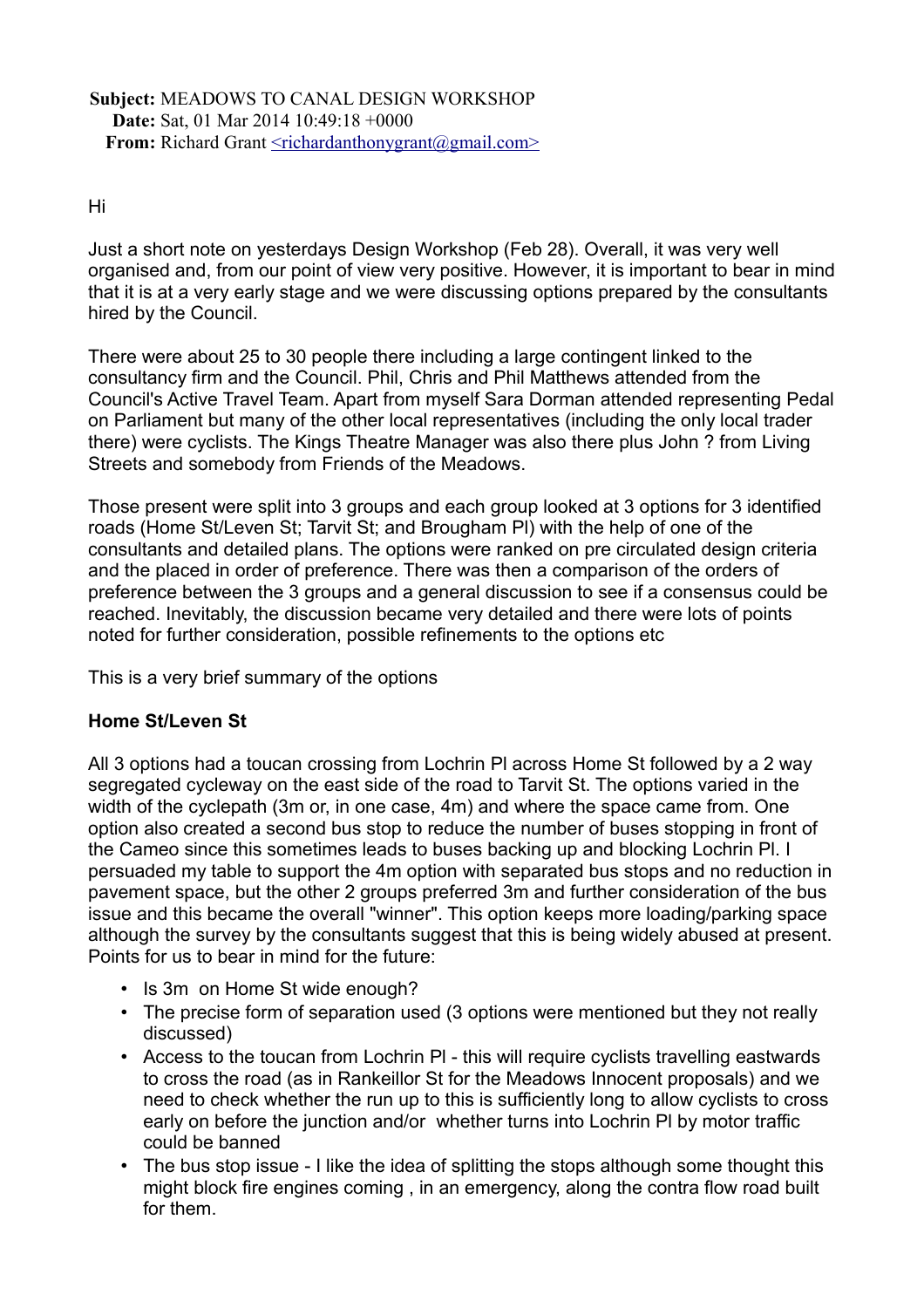# **Tarvit St**

The preferred option here was to close the road at the Home St end which would eliminate through traffic and allow 2 way cycling while keeping the large majority of parking spaces. However there was some support for an option which simply had an advisory contra flow cycle lane. I set out the option Peter, Paul, Alec and myself had discussed of a segregated route for west to east cyclists on the inside of the car parking. This was noted and Chris Brace thought it was feasible. But I actually prefer the alternative option described above. Points for us to watch out for are:

- How cyclists turn left or go straight across when travelling south or west to Gilmore Pl if the road is closed
- How the road might be closed and what exceptions would be allowed (given the Kings and emergency vehicles, there will need to be some)
- If the main alternative comes to the fore, that any suggestion of an advisory contra flow cycle lane is robustly rubbished.

## **Brougham St**

This proved to be a no brainer. All options had a toucan crossing out of/into Tarvit St and all 3 groups favoured a segregated 2 way, 3m cycle lane from North Meadows Walk to the toucan crossing.

I am happy to elaborate on any of this insofar as I can remember the detail. There was no discussion of that part of the route from Lochrin Pl to the Canal as this did not feature in the consultant's terms of reference. I raised the issue of Lower Gilmour Pl for future reference although I think it is probably reasonably OK as it is. I also spoke to Chris B in the margins of the meeting about the new planning application for the student housing site but he had not heard of this and undertook to make enquiries. His view, however, was that there could not be any major changes to agreed plans since the work had already started. He is also very aware of the cobbles issue.

Phil gave us a timescale for the project as a whole at the end of the session:

- Prepare a note of the meeting for agreement and circulation by April
- Detailed design work
- Public consultation by summer 2014
- Statutory consultation (as required) by autumn 2014
- Construction 2015/16

**Cheers** 

Richard